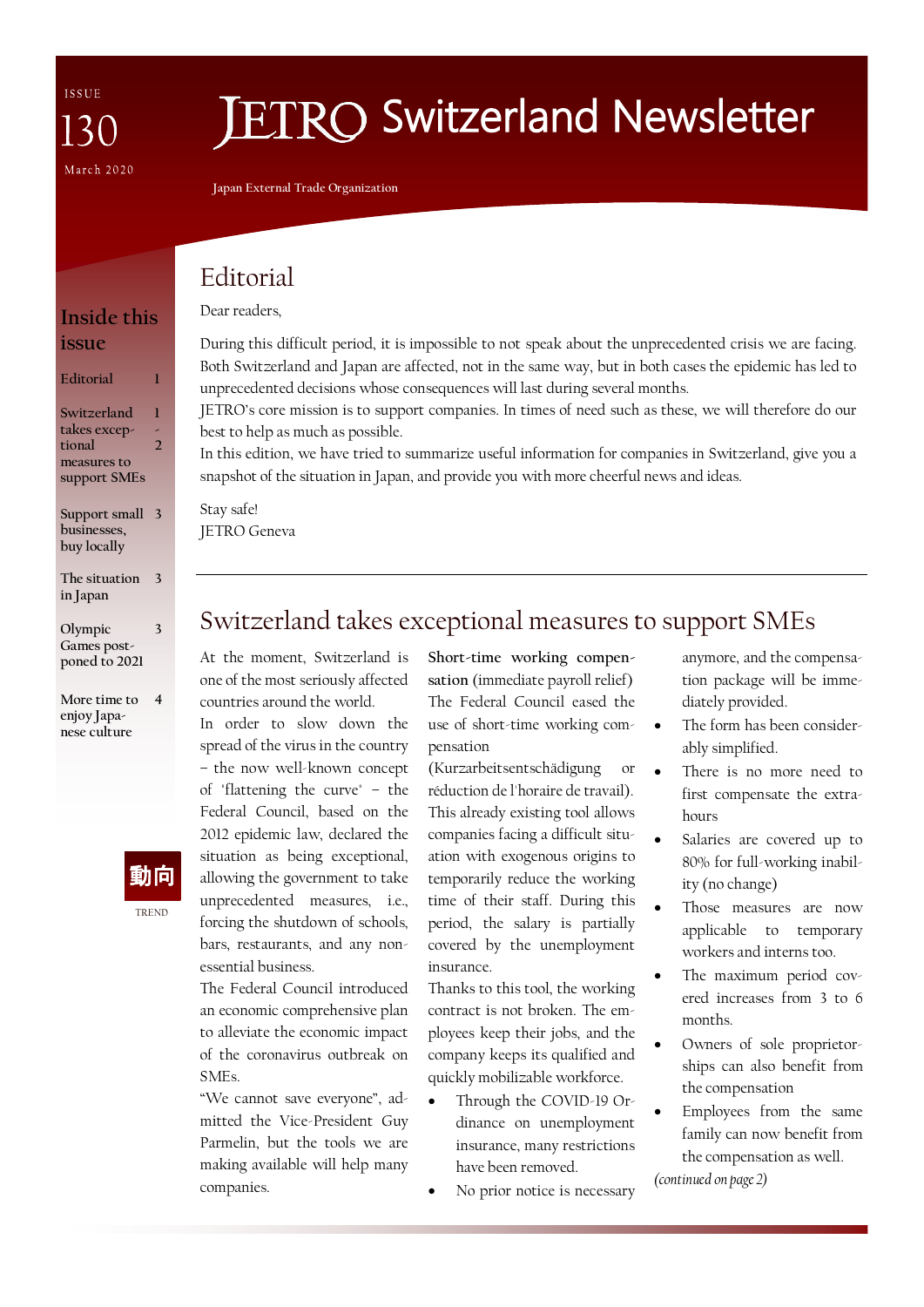### Switzerland takes exceptional measures to support SMEs

#### *(continued from page 1)*

family can now benefit of a compensation as well

According to State Secretary Ineichen-Fleisch 15% of the workforce in Switzerland is benefiting from this tool, that equals to around 50,000 companies and more than 700,000 employees (as of March 28).

#### **How to benefit from the compensation package?**

Companies can find the short-time working compensation form on SECO's website "work.swiss" (arbeit.swiss / travail.swiss). Any company that had to reduce their staff's working hours because of the coronavirus pandemic, can ask for a compensation.

Up to 80% of staff salaries will be covered by unemployment insurance. It is important, however, that working contracts are still in place. In case they have been terminated, this option is no longer possible, and salaries will have to be paid during the usual notification period.

Short-time working compensation is therefore the most effective way to immediately reduce the burden of the payroll that will be covered by the unemployment insurance.

#### **Bridging Credit facilities secured by the Confederation**

Right now, due to the Covid-19 crisis, many companies are risking liquidity shortfalls. The Federal Council has introduced bridging credit facilities to help SMEs with their liquidity issues, resulting in a reduced turnover.

A delegation of the parliament has

se du Palais federal Centro media di Palazzo fe Center da medias da media di Palazz federala Feder dedia Centre Medien entre de presse du F enzentrum Bur e Center da me chasa federala Feder o media di Palazzo fe se du Palais fédé

Swiss President Simonetta Sommaruga during a [press conference](https://www.youtube.com/watch?v=LFI7vQU-YnY)

unlocked 20 billion Swiss francs that will provide a 100% state guarantee credit of up to 500,000 francs at a 0% interest rate. The Confederation guarantees 85% of this amount, whereas the remaining 15% will be provided by the bank of the company in question. In this case, the interest rate is 0.5%.

Concretely, companies can ask their usual bank for a credit representing 10% of their annual turnover (up to maximum 20 million). Great efforts have been made to make the procedure as easy and quick as possible, and a request form is available covid19.easygov.swiss. SMEs can fill in the form within a couple of minutes, print it, sign it, and send it to their usual bank. For loans of less than 500,000 francs, the money is unlocked within a couple of hours. Credit facilities have been available since March 26. According to the SECO, 6.6 billion have already been granted in the past four days.

#### **Other measures**

The comprehensive package also includes other tools that can be used by companies to cushion the economic impact of the coronavirus pandemic.

Among other measures, debt enforcement procedures have been suspended until mid-April, usual terms for rent payments have been extended - the deadline for filing tax returns has been pushed to May 31.

Furthermore, the usual procedure has been simplified for those who are unemployed, and the maximum covering period during which they can get subsides has also been extended.

#### **Cantonal and communal aid**

In addition, many cantons or communes have taken additional measures. For instance, the city of Geneva has decided to give up claiming rent payments for commercial activities operating in buildings owned by the city. The Canton of Zurich is providing specific funds to self-unemployed people, who are often left out of the Federal package, as well as to nonprofit organisations.

We strongly recommend everyone facing difficulties to seek information from the various hotlines and websites of the Confederation, cantons, and communes to get as much support as possible during this troubled period.

TREND

動向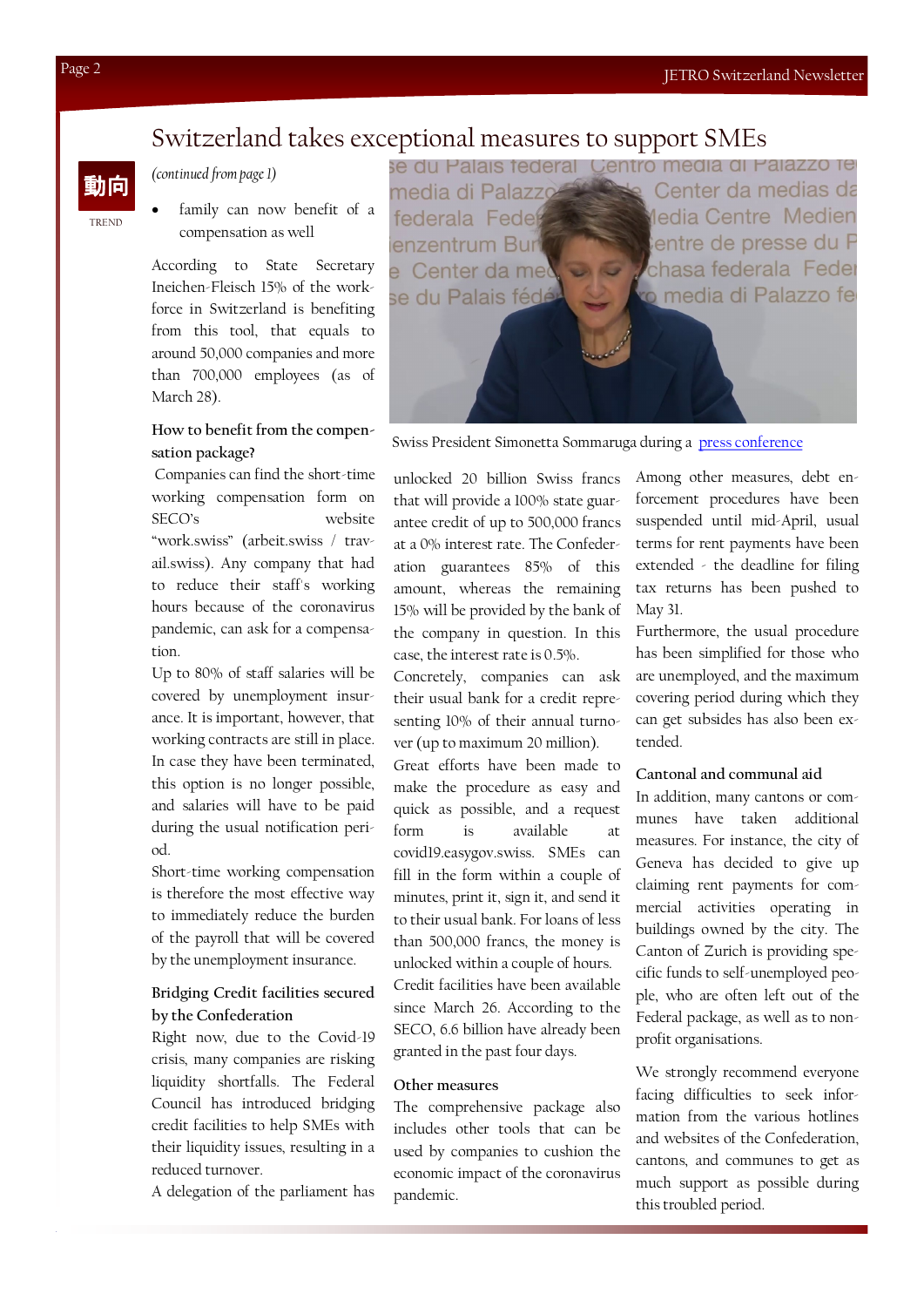### Support small business, buy locally

Solidarity is important, especially bars, restaurants, etc.

during such difficult times. Many Help is mostly coming from family nice initiatives have popped up all businesses that are providing food over the country. Some of them are and meals to those who must still focusing on small businesses that go out for work. The economic have been badly hit by the crisis measures do not entirely cover for and the restriction measures imple-the decrease of those small shops' mented to stem it. This is also true turnover. Many of them are still for small Japanese grocery shops, partially operating. Grocery shops are often still open despite the situation, and many restaurants are adapting, offering take-away or delivery services. We can help them by buying from them.

They are here for us, so let us be there for them.



### The situation in Japan

Currently, the coronavirus epidemic in Japan seems to be more under control than in other countries. With less than 2000 cases, Japan's response to the outbreak seems to have been efficient, considering its population density and its close proximity with China. However, the situation remains tense. The country has the oldest population and some of the densest urban areas in the world. These are both aggravating factors that force Japan to be on the alert. As a matter of

fact, over the last few days the number of cases increased more rapidly than during the previous weeks. The situation is under control, but it proves that constant efforts must be made until the pandemic is over.

Therefore, authorities are asking people to refrain from doing unnecessary outside activities in the main urban areas. This recommendation unfortunately collided with the very popular hanami (cherry blossoms viewing).



## 動向

TREND

EVENT 行事

### Olympic Games postponed to 2021

Last week, the Cabinet Office, the Tokyo 2020 organising committee, and the International Olympic Committee (IOC) reached the conclusion that the Tokyo 2020 Olympic and Paralympic Games had to be postponed.

With the global spread of the epidemic, this decision, however difficult, had become inevitable. As Prime Minister Abe said, the security of the athletes is the top priority. At this point, it is unlikely that the epidemic will be over by the summer. Plus, the current situation makes it really hard for athletes to prepare properly.

Therefore, the Games will be post-

poned by one year and start on July 23, 2021. Prime Minister Abe and the IOC President, Mr. Bach, agreed that next year the Olympic Games will be celebrating humanity for having overcome this crisis. The Olympics will become the light at the end of the tunnel. Source: [Tokyo 2020 and IOC](https://tokyo2020.org/en/news/ioc-president-the-olympic-flame-can-become-the-light-at-the-end-of-this-dark-tun)